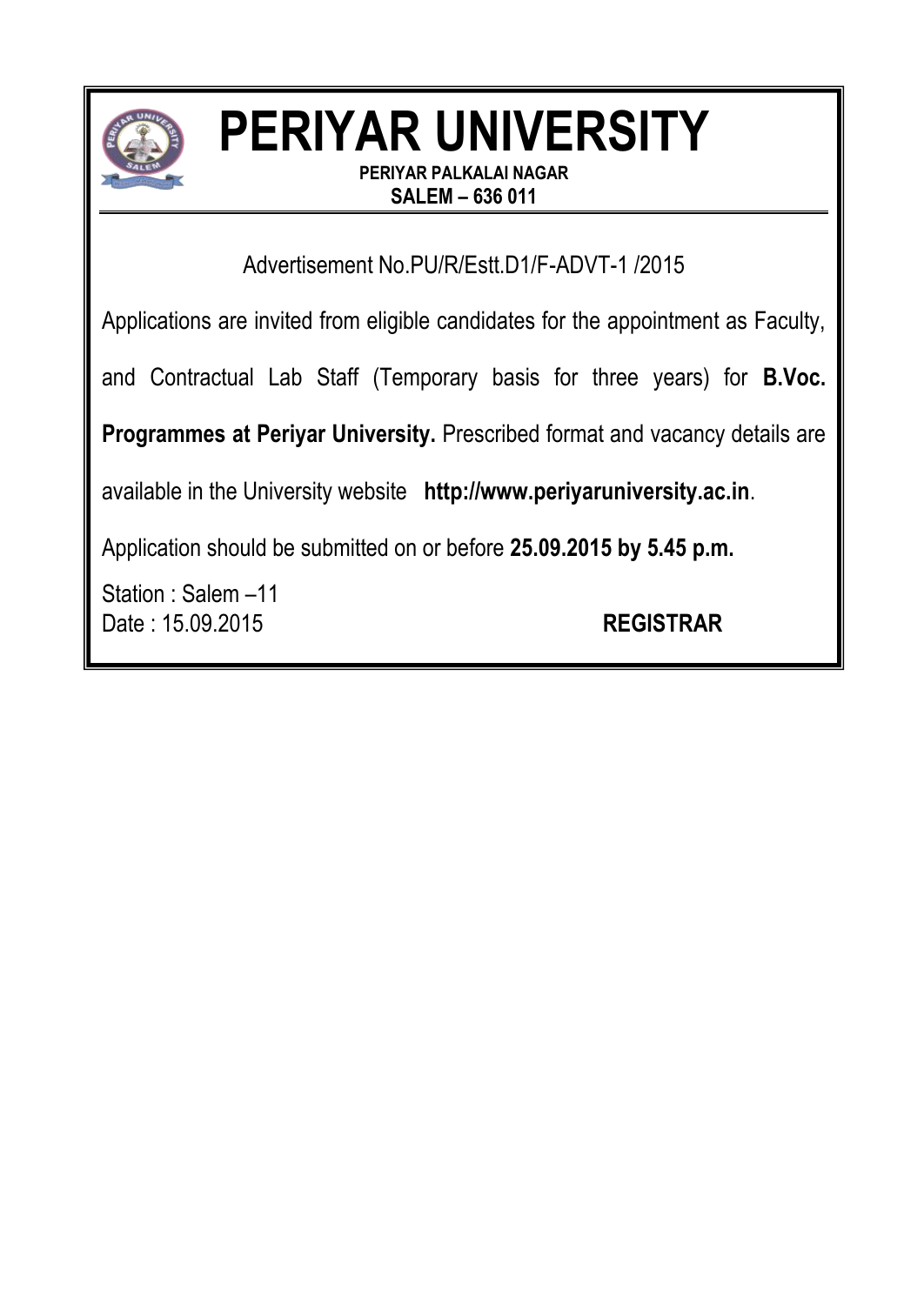## **Periyar University B.Voc. Programme Under UGC Plan - upto may 2018**

| S.No. | <b>Departments</b>          | <b>Faculty required</b> |
|-------|-----------------------------|-------------------------|
|       | Food Science and Nutrition  |                         |
|       | Textiles and Apparel Design |                         |
|       | Total                       |                         |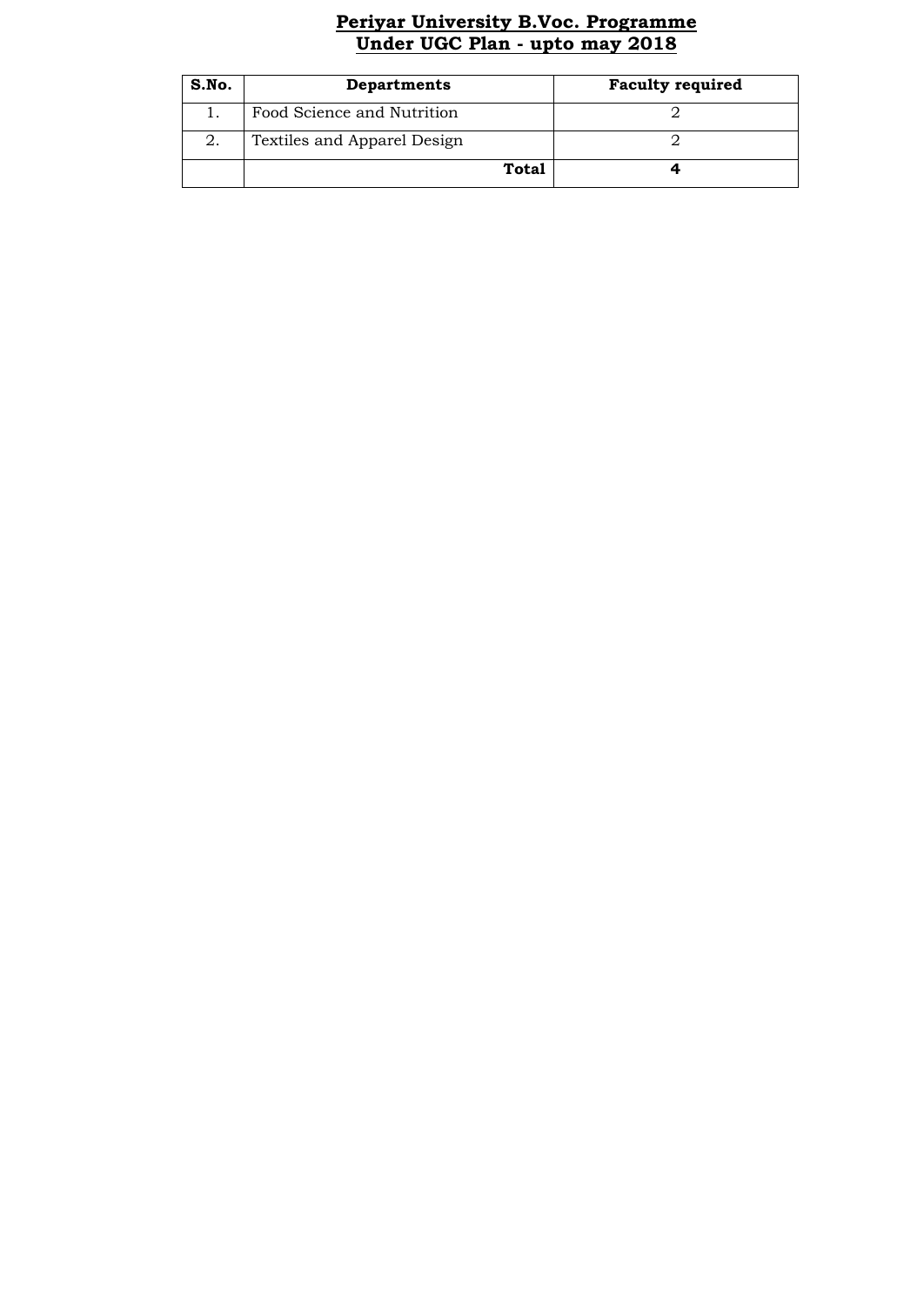# **PERIYAR UNIVERSITY PERIYAR PALKALAI NAGAR SALEM – 636 011**

 **Application for Faculty (B.Voc. Programme) (Notification No.1, Dated:15.09.2015)**

### **To be filled by Candidate**

**1.** Name (in capital letters): Sex:Male/Female

**2. Date of Birth:**

- **3.** Name of the Department (applied for):
- **4. Address for Communication:**  (With contact phone/mobile numbers)

#### **5. i. Religion:\_\_\_\_\_\_\_\_\_\_\_\_\_\_\_\_\_\_\_\_\_\_\_\_\_\_\_\_\_\_\_\_\_**

**ii. Community:** OC/BC/MBC/SC/ST (Enclose a Copy of Community Certificate)

#### **6. Educational Qualification: (Use Additional Sheets)**

| S.<br>No. | <b>Degree</b> | Subject | Year of<br>Passing | %/Grade | University |
|-----------|---------------|---------|--------------------|---------|------------|
|           |               |         |                    |         |            |
| 2.        |               |         |                    |         |            |
| 3.        |               |         |                    |         |            |

(a). whether passed NET / SET: Yes / No

**7. Additional Qualification ( Enclose copies of certificates)** (Special Training/PDF/Awards/Honors):\_\_\_\_\_\_\_\_\_\_\_\_\_

#### **8. Experience & Publications: (Use Additional Sheets)**

| <b>Experience</b><br>(in years / months) |          | Research<br>Guidance<br>(in figures) |      | <b>No. of Publications</b><br>(in figures) |             |               | No. of<br>Seminars/<br><b>Workshops</b> |          | No. of<br>Seminars/<br><b>Workshops</b> |           |                   |
|------------------------------------------|----------|--------------------------------------|------|--------------------------------------------|-------------|---------------|-----------------------------------------|----------|-----------------------------------------|-----------|-------------------|
|                                          |          |                                      |      | <b>National</b>                            |             | International |                                         | attended |                                         | organized |                   |
| Teaching                                 | Industry | M. Phil.                             | Ph.D | Journal                                    | <b>Book</b> | Journal       | <b>Book</b>                             | National | Internati<br>onal                       | National  | Internati<br>onal |
|                                          |          |                                      |      |                                            |             |               |                                         |          |                                         |           |                   |

I hereby declare that all the statements made above and information given in this format are true to the best of my knowledge and belief.

**Place:**

# **Date:** Signature of the Candidate

Phone : 0427-2345779 **Fax : 0427-2345124**

> Affix your recently taken passport size photograph